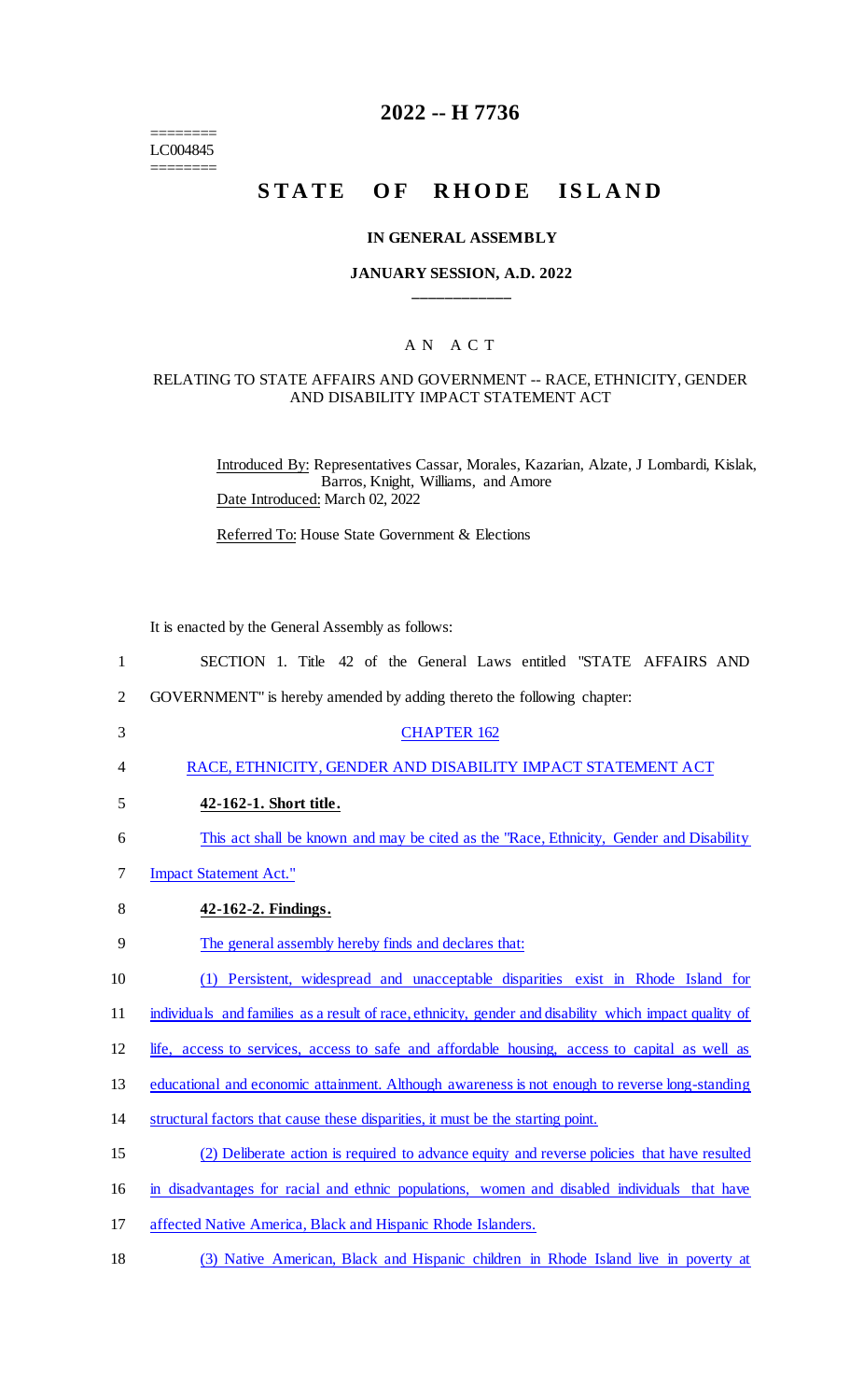disproportionately high rates, experience food insecurity at disproportionately high rates, and have

disproportionately low high school graduation rates.

 (4) Native American, Black and Hispanic Rhode Islanders have lower rates of homeownership, have disproportionately lower economic attainment, experience poorer health outcomes and are over-represented in lower-wage jobs and in the department of corrections population.

 (5) Rhode Island women, especially Native American, Black and Hispanic women, are over-represented in low wage jobs, experience wage disparity, experience high levels of food

insecurity and poverty, and have been disproportionately impacted by the COVID-19 pandemic.

 (6) Disabled Rhode Islanders experience barriers to access to voting, barriers to employment and economic opportunity, barriers to accessing housing and barriers to accessing

public spaces.

### **42-162-3. Legislative purposes.**

(a) The general assembly recognizes that from criminal justice policies and housing

policies to social welfare and health care policies that state legislation has disproportionally

impacted Native American, Black, and Hispanic Rhode Islanders as well as women and individua ls

with disabilities. This disproportional impact has led to poor health outcomes, low educational

attainment and low socioeconomic levels. In turn it has exacerbated increased rates of incarceration,

19 increased public health risk and increased involvement with state agencies and monitoring resulting

20 in disenfranchisement and distrust of systems and government.

 (b) Beginning in 2007 and 2008, a handful of states, including Connecticut and Massachusetts, began implementing racial impact statements to address racial disparities in their 23 criminal justice systems. In 2021, Maine created a permanent commission to address historic and pervasive racial inequity in legislation. This act aims to build on that foundation, proposing the inclusion of a new legislative tool, a combined race, ethnicity, gender and disability impact statement, in future legislation.

(c) Based on the prevention principle, the development of combined race, ethnicity, gender

and disability impact statement aims to prevent harm, or inform of potential harm or

disproportionate impact, to specific demographics during the legislative process.

(d) As there has historically been no process to guide analysis by racial impact as legislation

is considered in the Rhode Island general assembly, this act will add race, ethnicity, gender and

disability impact statements into the legislative process to contribute to the development of sound

and fair policy. Race, ethnicity, gender and disability impact statements will serve as a tool to

34 inform legislators of potential consequences of policies that may have a disproportionate impact on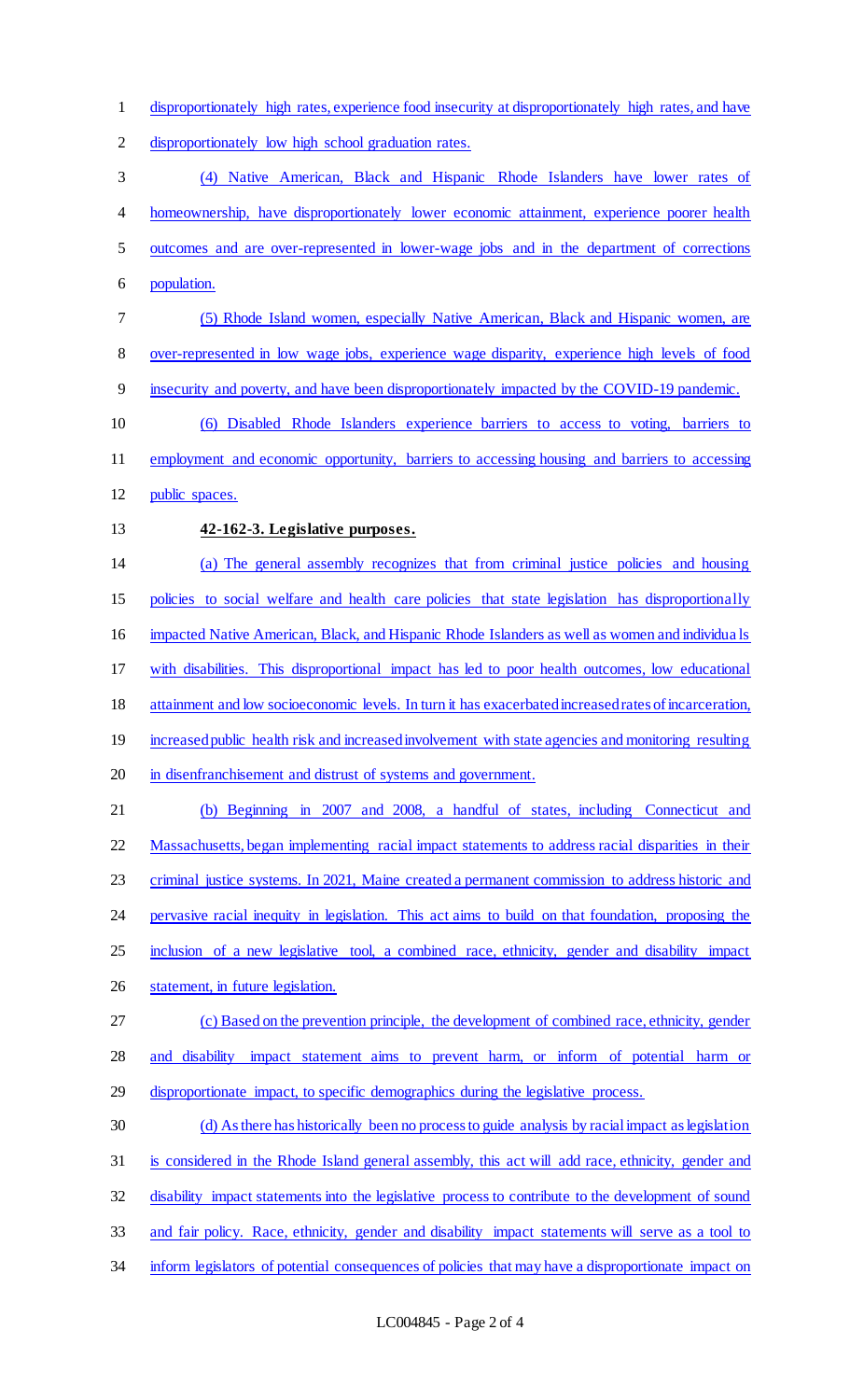historically disadvantaged populations prior to enacting new legislation assuring that the general

- assembly takes each opportunity available to increase equity and decrease disparities.
- 

### **42-162-4. Parameters for statements.**

 (a) A race, ethnicity, gender and disability impact statement must be an impartial, simple and understandable statement demonstrating that the bill sponsor has taken into account the impact, positive or negative, that the legislation will have on underrepresented and historically 7 disadvantaged communities throughout the state. The sponsor of the legislation may work in 8 conjunction with state agencies to obtain any necessary demographic data to inform the content of the impact statement. The sponsor of the legislation shall ensure that the bill language contains a section entitled "race, ethnicity, gender and disability impact" which contains: (1) A description of the way in which the legislation will or will not provide corrective action for policies that have previously resulted in disparities by race, ethnicity, gender or disability; and (2) A reference to historic disparities and existing efforts to address the historic disparities. (b) Race, ethnicity, gender and disability impact statements shall be required when proposed legislation pertains to expenditures or policy regarding human services, medical, dental or behavioral health care, disability services, housing or housing assistance; legislation regarding education; legislation regarding employment and labor; legislation regarding land use and 19 transportation; legislation that will have economic or environmental impacts on communities; and legislation that pertains to the criminal justice system. (c) The race, ethnicity, gender and disability impact statement requirement may be waived if there are no discernible impacts based on race, ethnicity, gender or disability. SECTION 2. This act shall take effect upon passage.

#### ======== LC004845 ========